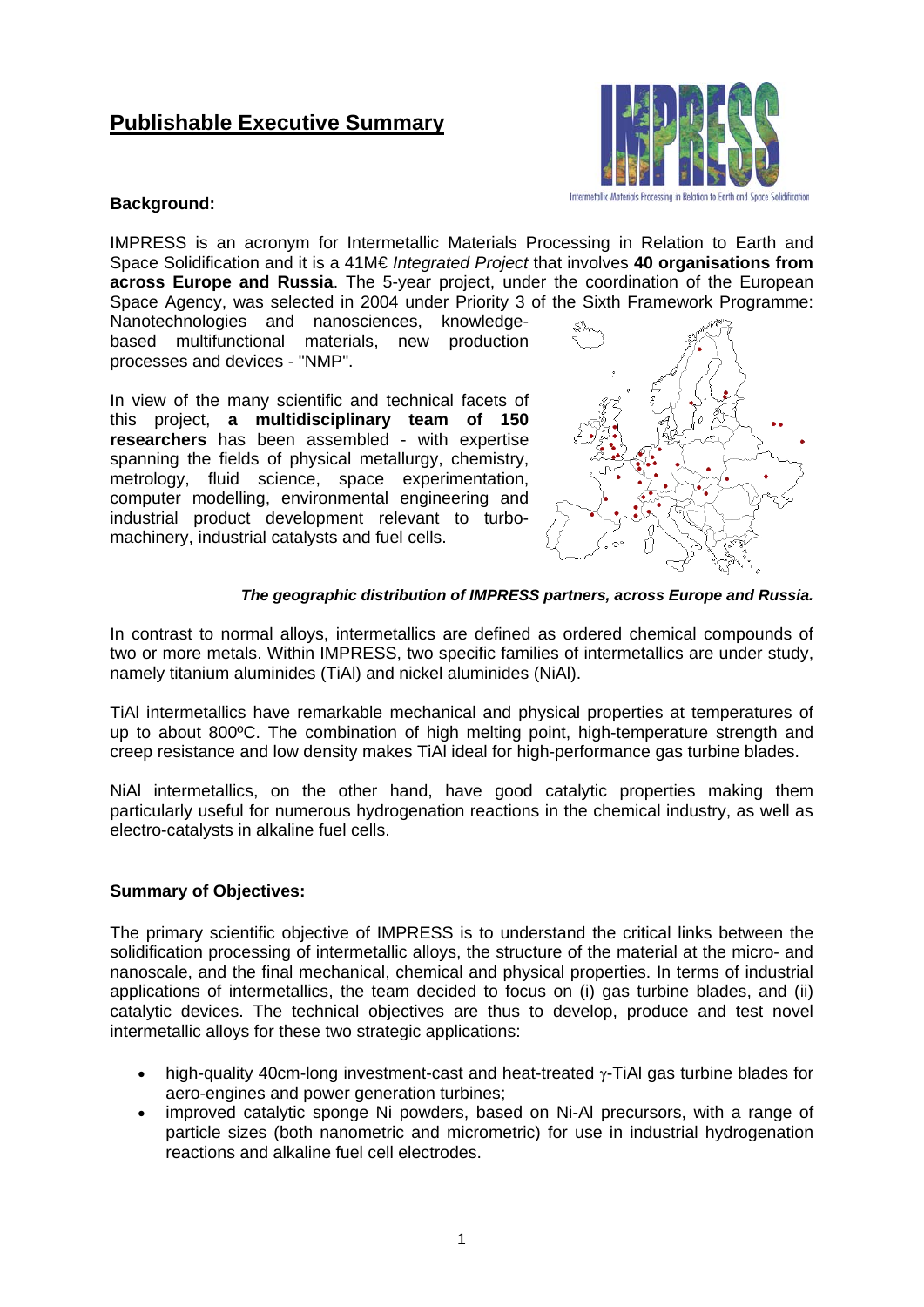## **Work Performed and Results:**

# *(1)* γ*-TiAl Turbine Blades*

At the start of the IMPRESS Project in 2004, most turbine and aero-engine producers had attempted to produce and test γ-TiAl intermetallic blades. Some efforts were devoted to forging and others to casting processes. However, in all cases, quality was poor, process yield was low and any blades made were very expensive. In addition, most attention was given to first-generation lower-strength alloys, like Ti-48Al-2Cr-2Nb.

Within this rather unsatisfactory backdrop, the decision was made at the outset of IMPRESS that turbine blades must be produced by **cost-effective investment casting**, as opposed to the more costly forging approach. However, due to the reactivity of liquid TiAl at 1700°C, numerous problems in casting were highlighted, such as melt/crucible reactions, poor surface finish and porosity. Furthermore, the ductility of cast γ-TiAl components was shown to be intrinsically low, thus highlighting the need for further alloy development. The work within IMPRESS has thus been targeted in these **two linked but separate areas**; firstly the development of casting technology and secondly the development of cast blades that would meet the end-user specifications, including a minimum room-temperature ductility of 1%.

The experimental work within these two areas has been supplemented by comprehensive **multi-scale modelling** which has required basic properties to be obtained. Accurate **thermodynamic phase diagrams** are now in place for all alloys studied including the quaternary system Ti-Al-Nb-Ta, and relevant binary and ternary subsystems. In addition, accurate **thermophysical property databases** for liquid intermetallics have been created, for the first time, with the help of benchmark **electromagnetic levitation experiments carried out in space**. These data are essential for understanding, optimising and modelling the different blade production steps; such as melting, mould-filling, heat transfer, solidification and subsequent heat treatment processes. The success of the experimental programme has also been assured by comprehensive **measurements of the mechanical and oxidation properties** of test-pieces produced from castings of the selected TiAl intermetallic materials.

Investment casting of low-pressure  $\gamma$ -TiAI turbine blades up to 60cm in length, has been successfully carried out using **centrifugal casting,** and up to 40cm using **tilt casting techniques**. Examples of blades produced during IMPRESS are shown in Figure 1a, b and c. Several hundred γ-TiAl test-samples have been used to assess the tensile, creep, fatigue and fracture toughness properties and oxidation resistance of the cast and heat-treated samples. From a detailed assessment, it appears that the manufacturing technology developed within IMPRESS, supplemented by studies of the solidification fundamentals, have led to a **major improvement in the quality and yield of net-shape** γ**-TiAl castings.** 



**Figure 1:** γ**-TiAl-based low-pressure turbine blades centrifugally-cast at (a) ACCESS and (b) SETTAS-Doncasters, and tilt-cast at (c) IRC-Birmingham. (d) shows an example of heat and flow modelling applied to blade production (Greenwich University). (e) shows the end-user aero-engine turbine application (Rolls-Royce).**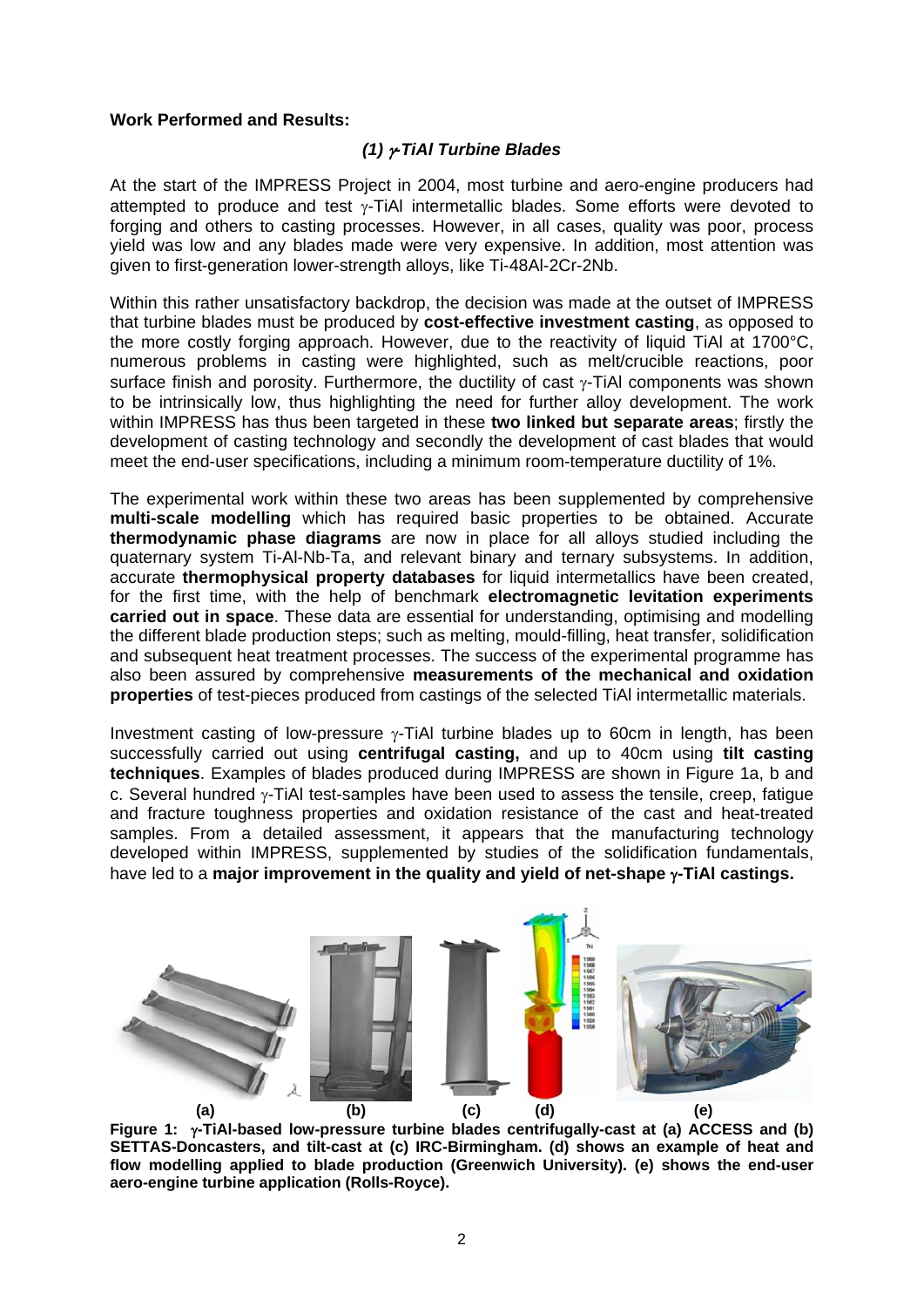In terms of materials, the two intermetallic compositions selected after an extensive alloy development programme are Ti-46Al-8Nb and Ti-46Al-8Ta (at%). Addition of the niobium or tantalum permits the **heat treatment**, developed within IMPRESS, to be carried out on samples up to at least 20mm in diameter. The heat treatment leads to the cast samples being transformed massively through thickness, after which the material is HIPped (hot isostatically pressed). In turn, this produces a complex **"convoluted" microstructure,** which is illustrated together with the coarse as-cast microstructure in Figure 2. It is this special convoluted microstructure and its grain refinement that confers the excellent balance of mechanical properties to the turbine blade.



**Figure 2: Back scattered scanning electron micrographs of samples of Ti46Al8Ta (a) as-cast and (b) cast and air cooled from 1360°C and subsequently HIPped at 1260°C for 2h illustrating the microstructural refinement that is achieved via this heat treatment** [Courtesy: IRC-Birmingham].

As an example of mechanical properties at room temperature, the Ti-46Al-8Ta alloy has: 0.2% proof stress of over 620 MPa, tensile ductility of over 1%, fracture toughness of about 16 MPam<sup>1/2</sup> and fatigue testing shows lifetimes of more than 100,000 cycles for stresses up to 660 MPa. Creep life at a stress of 350 MPa at 700°C is found to be over 4000 hours. Oxidation resistance is also satisfactory for these alloys. Data so far indicates that the **selected** γ−**TiAl intermetallics meet all specifications**, defined by the end-user.

In view of the success of this work, it is now becoming apparent that there are numerous other areas that could also benefit from lightweight high-strength intermetallics. Although, this project investigated LP turbine blades, it is conceivable to use these lightweight γ−**TiAl** in other parts of a gas turbine including high-pressure compressors, stator vanes, centrifugal impellers, as well as large turbochargers.

With this wide variety of applications in mind, it was deemed necessary to develop a **commercially-viable recycling route** for scrap material and out-of-service components. In this regard, a new melting and de-oxidation approach has been developed that produces large recycled γ−TiAl ingots (example shown in Figure 3) with very low oxygen and inclusion levels. This recycling route is the only one of its kind in the world, and is now ready for industrial scale-up. In addition, a **new lowcost alternative for ingot production**, based on consolidated elemental blocks (CEB), has been developed from scratch.



**Figure 3: Recycled ingot of** γ−**TiAl produced in IMPRESS.**  [Courtesy: IME-RWTH]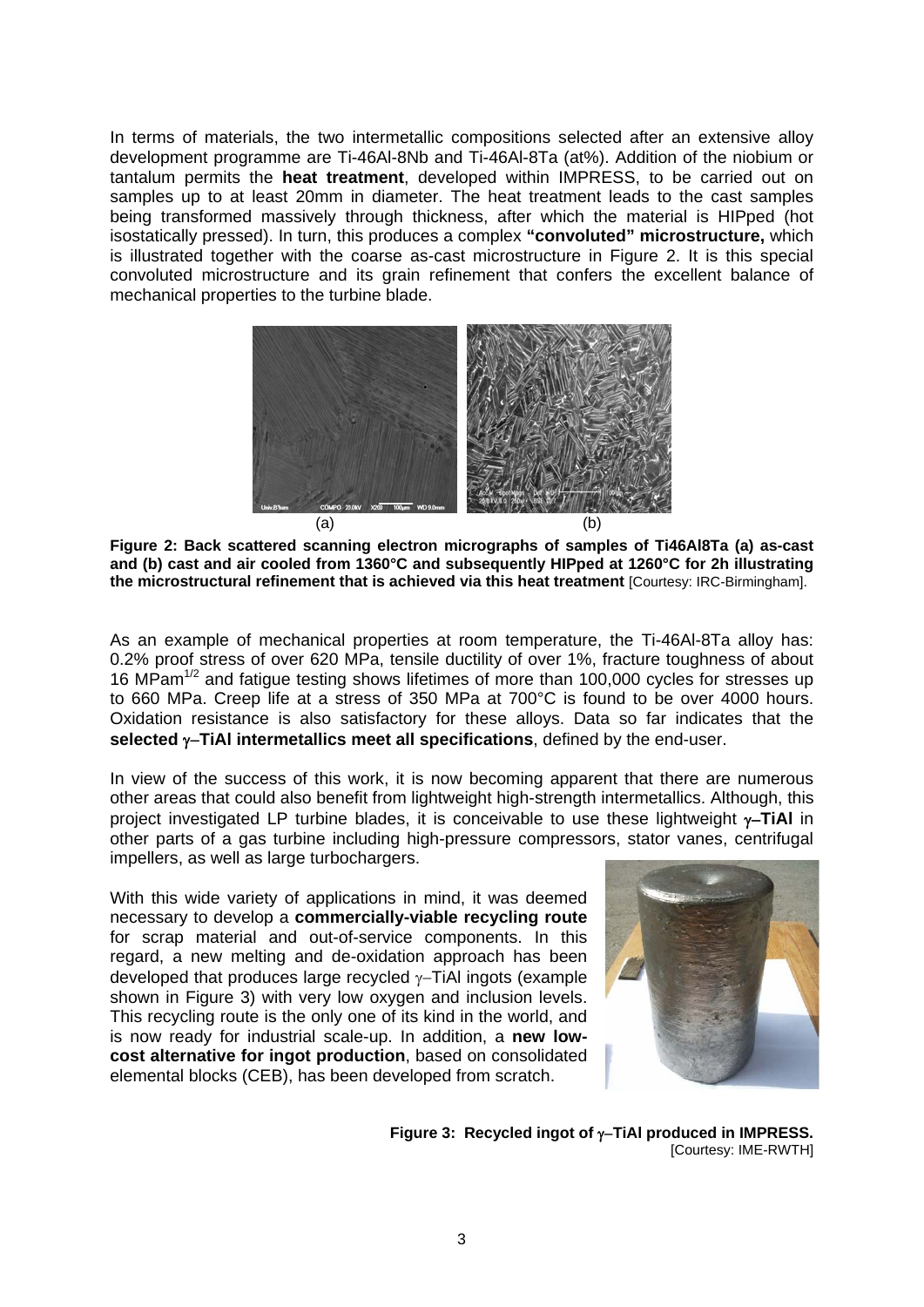# *Top Ten Results for* γ*-TiAl Turbine Blades*

In summary, IMPRESS has resulted in:

- (i) high-yield cost-effective net-shape casting processes (both centrifugal and tilt),
- (ii) new high-temperature capable  $\gamma$ -TiAl alloys (viz. Ti46Al8Nb and Ti46Al8Ta),
- (iii) patented heat treatment process for grain refinement of cast  $\gamma$ -TiAl material,
- (iv) longer lasting yttria slurries and lower cost zirconia moulds,
- (v) multiple VAR ingots for large-scale industrial melting up to 1 tonne,
- (vi) novel recycling process for γ-TiAl casting scrap and out-of-service blades,
- (vii) multi-scale modelling capabilities for all turbine blade manufacturing steps, leading to a commercial software package developed by Calcom-ESI,
- (viii) thermodynamic and thermophysical property databases for Ti-Al-(Nb,Ta), aided by world-unique experiments in microgravity and using synchrotron X-rays,
- (ix) first-ever mechanical property databases for both Ti46Al8Nb and Ti46Al8Ta,
- (x) completion of an industrial life-cycle, cost-benefit and supply-chain analysis for  $\gamma$ -TiAl turbine blade production and in-service use.

With this extraordinary combination of know-how, this class of TiAl alloy can now result in a **40-50% weight reduction for low-pressure turbine stages,** compared with conventional nickel superalloys. If successfully implemented by industry, such a significant weight reduction would ultimately lead to improved thrust-to-weight ratios of aero-engines, higher efficiency, reduced fuel consumption and lower exhaust emissions. Industrial gas turbines also stand to benefit with increased disc lives. The next stage beyond IMPRESS will be focused on industrial scale-up, validation testing and supply chain management, to ensure that **European industry can benefit from these major technological and environmental advances.**

# *(2) Sponge Ni Catalysts*

Sponge nickel catalysts, based on NiAl precursors, have been in industrial use for over 80 years [M. Raney patents: US1563587 from 1925, and US1628190 from 1927] for many industrial reactions, such as hydrogenation of butyraldehyde, acetone, nitrobenzene, adiponitrile, ethylbenzene and citral - to name just a few. Despite this long history of industrial use, there are limitations to the traditional process. Normally these catalysts are prepared by casting and crushing ingots of Ni-50wt%Al intermetallic, followed by caustic leaching in sodium hydroxide (NaOH) to remove aluminium atoms and create a large and catalytically-active surface area, typically 50-80  $m^2$  per gram. In the case of cast-and-crushed material, the microstructure of the precursor material is an equilibrium one, which does not lend itself to further modification. However, by adopting **gas atomisation** instead, one can produce rapidly-solidified spherical NiAl powder with non-equilibrium structures, an example of which is shown in Figure 4. In IMPRESS, well over **600 NiAl gas-atomised samples** were produced, tested and characterised by various groups.

As a result of many hundreds of catalytic trials in the IMPRESS programme, it has been realised that the **microstructure** of gas atomised powder is very important and can be tailored to give better catalytic performance after NaOH activation. Important powder features include: chemical composition, particle size, volume fraction of different phases, ratio of NiA $\frac{1}{3}$ / Ni2Al3 phases, fineness and tortuosity of the dendritic network, porosity, surface area, atomic roughness and the location of dopant elements at the catalytic surface. These features are related to the starting composition, the parameters of the gas atomisation process and the parameters of the caustic leaching process. For the first time in this field, **a selection map has emerged linking process, structure and final catalytic properties**.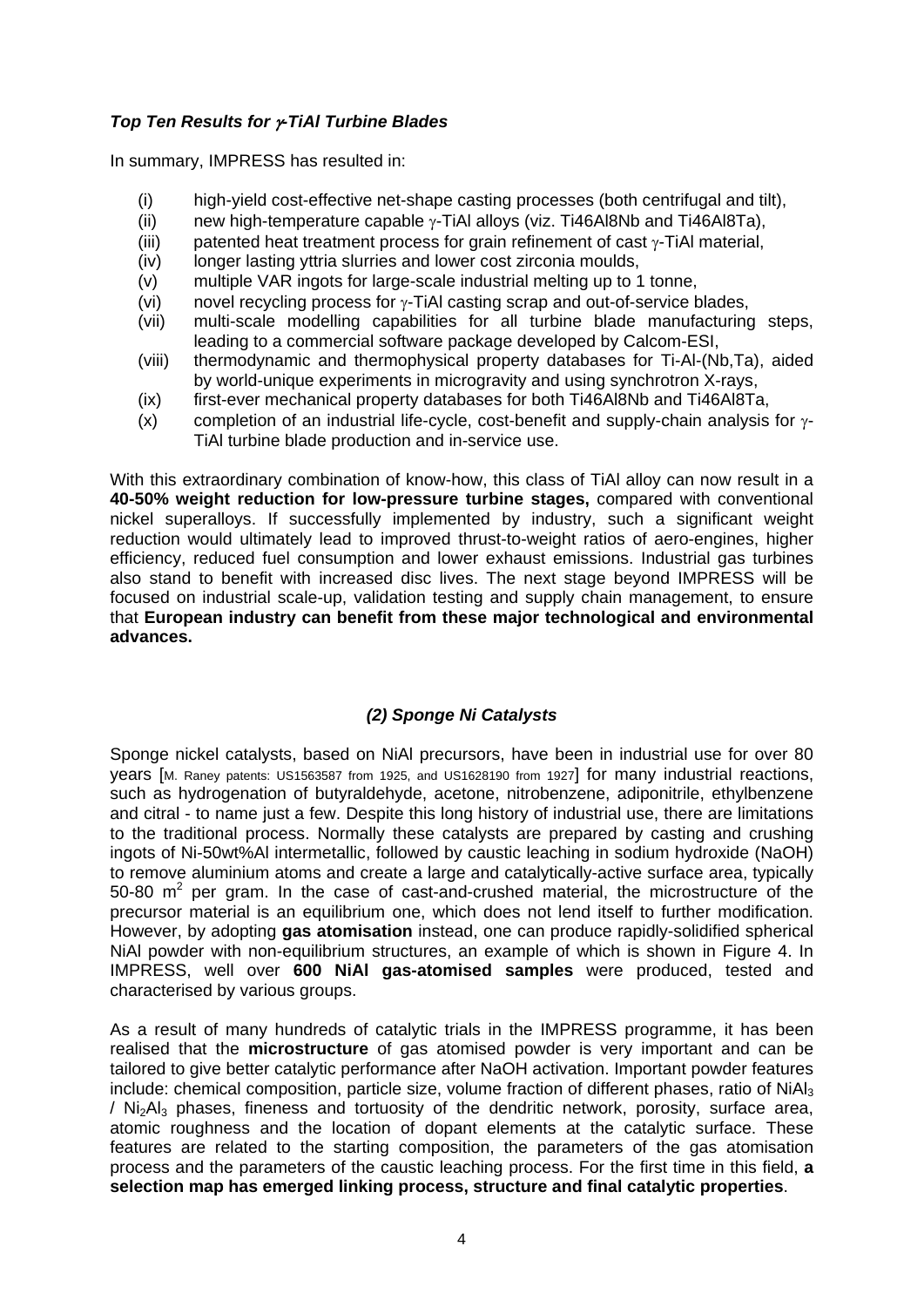

**Figure 4: Structural hierarchy across 6 orders of magnitude: (a) a single gas-atomised sponge Ni powder particle** *after* **caustic leaching, (b) a cross-sectional micrograph showing the internal dendritic microstructure, (c) a 3D X-ray microtomograph from ESRF showing the internal porosity and connectivity in blue, (d) a compositional map of a leached dendrite, (e) the nanoporous sponge comprising** ≈**5-10nm Ni crystallites, and (f) the nano-steps at the outer**  surface of the catalyst. [Courtesy: University of Ulm, Zeiss, CERAM Ltd. and ESRF/ESA].

In terms of structure after leaching, the **complete hierarchy** has been elucidated and can be described as follows:

- a) spherical gas-atomised particle (typically with a diameter of 100  $\mu$ m);
- b) fine 3D interconnected dendritic microstructure (with dendrites of the order 10 μm);
- c) individual phases containing capillary-sized microscopic pores (1-5 μm wide);
- d) mesoporous foam-like structure containing agglomerates of nano-Ni crystallites (typically with a diameter of 5-10 nm);
- e) monolayer atomic steps (0.2 nm in size) on the surface of the nano-Ni crystallites.

Thanks to the efforts of computer modellers, many of these multi-scale structures are now



being predicted too. Figure 5 shows an example of Metropolis Monte Carlo modelling of the leaching process generating a nanoporous structure of spongy Ni. The properties of the material, namely pore size, tortuosity, surface area and atomic composition at the surface are all in good agreement with the experimental data (see again Fig. 4(e)).

**Figure 5: Computer simulation of the Ni-Al leaching process to produce nanoporous sponge Ni (Al-red Ni-blue).**  [Courtesy: Swansea University]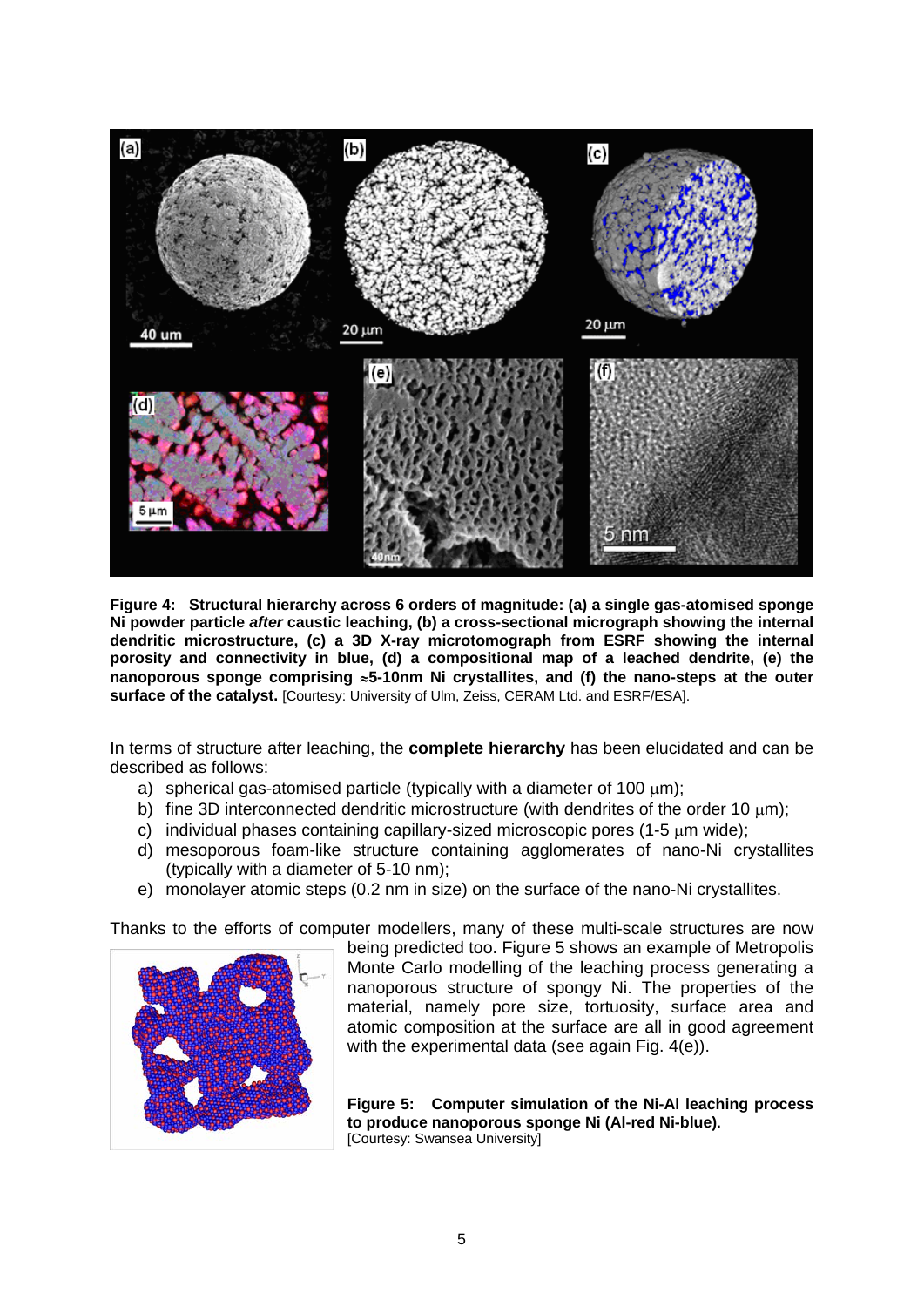Similar to the turbine side of the project, a unique database of phase diagrams and thermophysical properties has also been obtained for the Ni-Al-X systems of interest. Again, the contribution of **space experiments** has been very helpful in understanding the **solidification fundamentals of Ni-Al** as a function of undercooling and measuring its **thermophysical properties** as a function of temperature – all of great benefit to modellers.

In terms of enhanced performance, the IMPRESS team has identified a number of atomised NiAl precursors with extremely high catalytic activity. The **best promoted Ni catalysts are an order of magnitude better than the standard Raney Ni composition**, for various industrially important chemical reactions. Encouragingly, some useful improvements in selectivity and stability are also observed. It is the novel ability to tailor the micro/nanostructure that clearly differentiates the gas-atomised product from traditional castand-crushed catalysts.

In addition to the hydrogenation testing (Figure 6a), IMPRESS-made sponge nickel has been extensively tested in alkaline fuel cells (Figure 6b). Very promising results have been found in this application area too, since sponge nickel provides excellent catalytic performance as part of the anodic electrode. In fact, this Ni powder has **performance that is better than conventional platinum/palladium catalysts**, at a fraction of the cost, and for well over 2000 hrs of operation. Commercially, this offers the opportunity to bring alkaline fuel cells to the market at a more affordable and reliable level than ever before.



**Figure 6: (a) Slurry-phase hydrogenation reactors, and (b) commercial alkaline fuel cell.**  [Courtesy: Johnson Matthey and Hydrocell Oy]

# *Top Ten Results for Sponge Ni Catalysts*

In summary, IMPRESS has resulted in:

- (i) a cost-effective gas atomisation and leaching process for commercial sponge nickel production,
- (ii) new precursor Ni-Al-X alloy compositions with specialised dopants,
- (iii) doped sponge Ni catalysts with 10x better catalytic activity c.f. standard commercial Raney-type nickel, as well as selectivity/stability improvements,
- (iv) performance in alkaline fuel cells equivalent or better than Pt/Pd electrocatalysts,
- (v) extensive characterisation of sponge nickel using techniques such as atomicresolution He-ion and electron microscopy, XPS, X-ray nanotomography, neutron diffraction, Hg intrusion and  $N<sub>2</sub>$  adsorption,
- (vi) a centralised database of all project results, quantitatively linking process, composition, structure and catalytic performance,
- (vii) a totally new approach for producing long and aligned nanostructured Ni chains using inert gas condensation, made on ground and in *microgravity*,
- (viii) multi-scale modelling capabilities for all process steps, ranging from the macroscopic process level all the way down to the atomic level.
- (ix) thermodynamic, kinetic and thermophysical property databases of Ni-Al-X, aided by world-unique experiments in microgravity and at X-ray synchrotron sources,
- (x) completion of an industrial life-cycle, cost-benefit and supply-chain analysis for Ni-Al powder production and in-service use.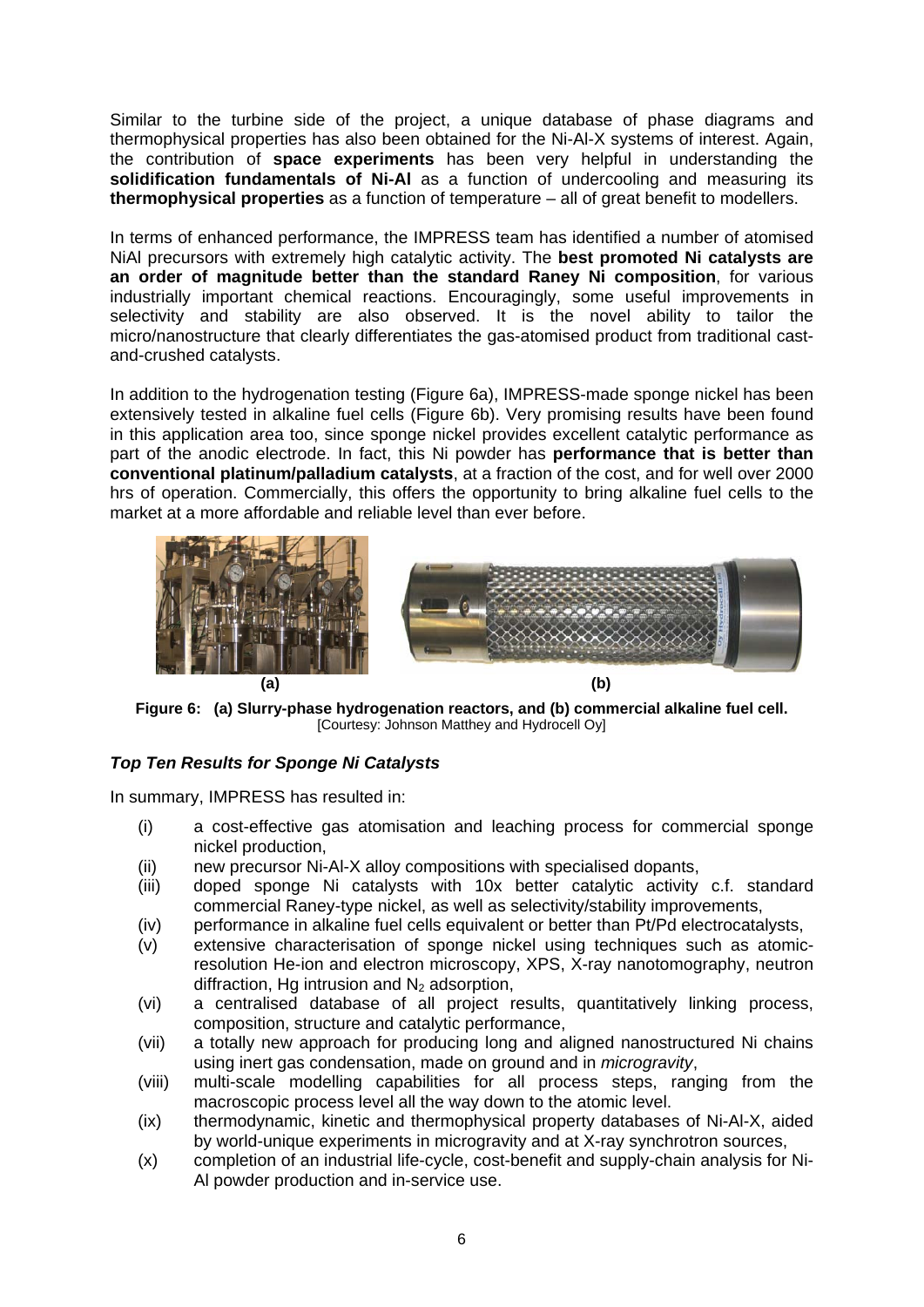With this wealth of scientific and technical information, the team has been able to gasatomise a large 200 kg batch of Ni-Al powder for scale-up trials in an industrial hydrogenation reactor and fuel cells. By using such enhanced lower-cost catalysts, it is expected that there will be **significant savings for the chemical and energy sectors in terms of cost, time, energy and CO<sub>2</sub> emissions.** In this regard, IMPRESS has made a good scientific and technical contribution towards **"sustainable chemistry"** in Europe.

### **Impact of IMPRESS after 5 Years:**

As a final conclusion, IMPRESS has made substantial progress on all fronts. The wealth and overall consistency of data has led to some profound insights into the various TiAl and NiAl intermetallics under study. The scientific knowledge has been well transferred to the technical developments, and this brings confidence that the new industrial prototypes will eventually be brought to the market by the suppliers and end-users. The EU impact of **lightweight and energy-saving materials** will of course be felt once the prototypes are in service and are able to reduce greenhouse gas emissions, principally  $CO<sub>2</sub>$ .

The basic scientific knowledge generated from the project will have a **lasting impact on solidification processing and physical metallurgy**, mainly related to intermetallics, but also transferable to many other alloy systems (e.g. Ti, Ni, Cu, Fe, Zr etc). The demands of industry for better understanding, control and modelling of solidification processes have also been very well addressed by this project, such that commercial software is now in place.

**Technical prototypes have been successfully made and delivered to industry**, as promised in the original proposal. European industry now has the capability to produce 40cm low-pressure TiAl(Nb,Ta) turbine blades, via a cost-competitive manufacturing chain. These large net-shape cast aero-engine and IGT blades are the first of their kind in Europe, and probably also world-wide. Enhanced catalytic devices such as Ni-based hydrogenation slurries and hydrogen fuel cell electrodes have been produced and are now set for future testing and market exploitation.

**Further prototype development and testing** will be continued after the end of IMPRESS in 2010 by the industrial manufacturers and end-users, with the possible financial support of market-oriented funding schemes, for example EUREKA or regional agencies.

When referring to the state-of-the-art in 2004, Europe had a very fragmented and weak foothold in the field of intermetallics. However, it is fair to say that IMPRESS has completely reversed this situation by structuring and integrating the academic and industrial expertise across 16 countries. After 5 years, IMPRESS has now become the **world-leading "intermetallics" project**, unparalleled in the US, Japan or China.

Another positive outcome of the project has been the development of **spin-off projects**. Three new metallurgy projects have been conceived, as a result of IMPRESS research, and these are now being proposed to the EC for implementation in the coming years.

Finally, the success of the IMPRESS project has led to the establishment of a new R&D centre at the European Space Agency. The **ESA Creative Metals Centre** (CMC) will have the mandate to coordinate and carry out world-class metallurgical R&D of relevance to the Agency and other adjacent industrial sectors (e.g. aeronautic, chemical, energy, automotive, electrical, nuclear). In view of the growing requirement to reduce energy needs and the impact of climate change, a strong focus of the CMC will be placed on new and improved metals that can contribute to **low-emissions energy technology and lightweighting**, as promoted in the new EC SET-Plan (October 2009).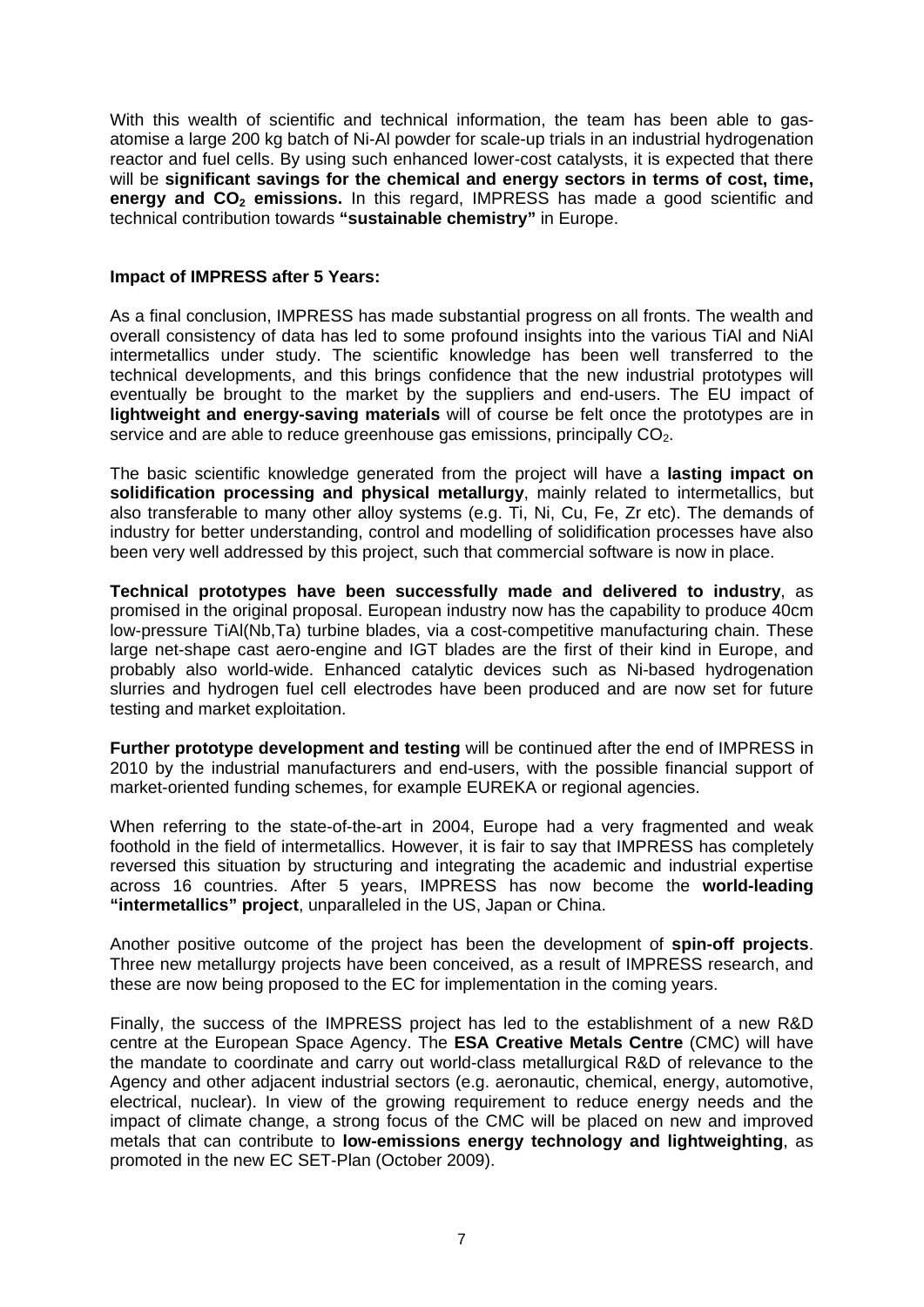## **Intentions for Dissemination and Use:**

The final year has witnessed a continued enthusiasm to disseminate interesting (nonconfidential) information about the project; while at the same time protecting and exploiting any commercially-relevant IP, whenever necessary.

In terms of scientific dissemination, a **large body of original research** has come out of IMPRESS. This has been published mainly in the form of academic papers in international conference proceedings and high-level journals, including Intermetallics, Acta Materialia, Physical Review Letters, Nature Materials, Journal of Catalysis, MRS Bulletin, Surface Science etc. So far, over 140 IMPRESS-derived papers have been written. On average, this represents a published paper every 10 working days. The weighted impact factor of the IMPRESS-targeted journals is  $\approx$ 2.7, which is higher the average for materials science ( $\approx$ 1). A number of best-paper awards have also been bestowed on the IMPRESS team at various international conferences.

Other prominent **dissemination activities** include: a permanent IMPRESS exhibition at the London Science Museum, web-based news stories e.g. "BBC World", additional on-line scientific lectures, keynote lectures at conferences, special magazine articles in "Materials World" and "Scientific American", presentations in local schools and an online IMPRESS Education Kit.

The types of audience that have been targeted in the dissemination plan range from school students to university students, fellow scientists, industry practitioners, and of course interested members of the general public.

Regarding IPR, **3 patent applications** have been registered related to alloy development, heat-treatment and ingot production. Another 2 patents are now under consideration in the final year. Such patents have commercial applications in the aerospace, power-generation and chemical sectors, and will be exploited by the patent applicants.

## **The IMPRESS Project Website:** www.spaceflight.esa.int/impress

### **Partners Involved:**

The following table lists the 40 academic and industrial partners that are involved in the IMPRESS Project. For clarity the 4-letter short codes, indicated in the table here, are used throughout this document.

| <b>Full Name of Partner Organisation</b>                            | Code        |
|---------------------------------------------------------------------|-------------|
| European Space Agency (Project Coordinator)                         | <b>ESAE</b> |
| Max-Planck Institut für Eisenforschung GmbH (D)                     | <b>MPIE</b> |
| University of Birmingham (UK)                                       | <b>IRCB</b> |
| Institut National Polytechnique de Toulouse (F)                     | <b>INPT</b> |
| <b>Helsinki University of Technology (FIN)</b>                      | <b>HUTF</b> |
| Kungl Tekniska Högskolan (S)                                        | <b>KTHS</b> |
| Slovak Academy of Sciences (SK)                                     | <b>IMSA</b> |
| Research Institute for Solid State Physics and Optics (HUN)         | <b>SZFK</b> |
| Deutsches Zentrum für Luft- und Raumfahrt (D)                       | <b>DLRZ</b> |
| British Ceramic Research Ltd. (UK)                                  | <b>CERA</b> |
| University of Swansea (UK)                                          | <b>SWAN</b> |
| University of Leeds (UK)                                            | <b>LEED</b> |
| University of Greenwich (UK)                                        | <b>GREE</b> |
| Calcom ESI S.A. (CH)                                                | <b>CALC</b> |
| National University of Ireland (IRL)                                | <b>NUID</b> |
| ACCESS e.V. (D)                                                     | <b>ACCE</b> |
| Leibniz-Institut für Festkörper- und Werkstoffforschung (D)         | <b>IFWD</b> |
| Ecole Polytechnique Fédéral de Lausanne (CH)                        | <b>EPFL</b> |
| Centre National de la Recherche Scientifique - Grenoble (F)         | <b>CNRS</b> |
| Institute of Structural and Macrokinetics & Materials Science (RUS) | <b>ISMA</b> |
| Hydrocell Ltd. (FIN)                                                | <b>HYDR</b> |